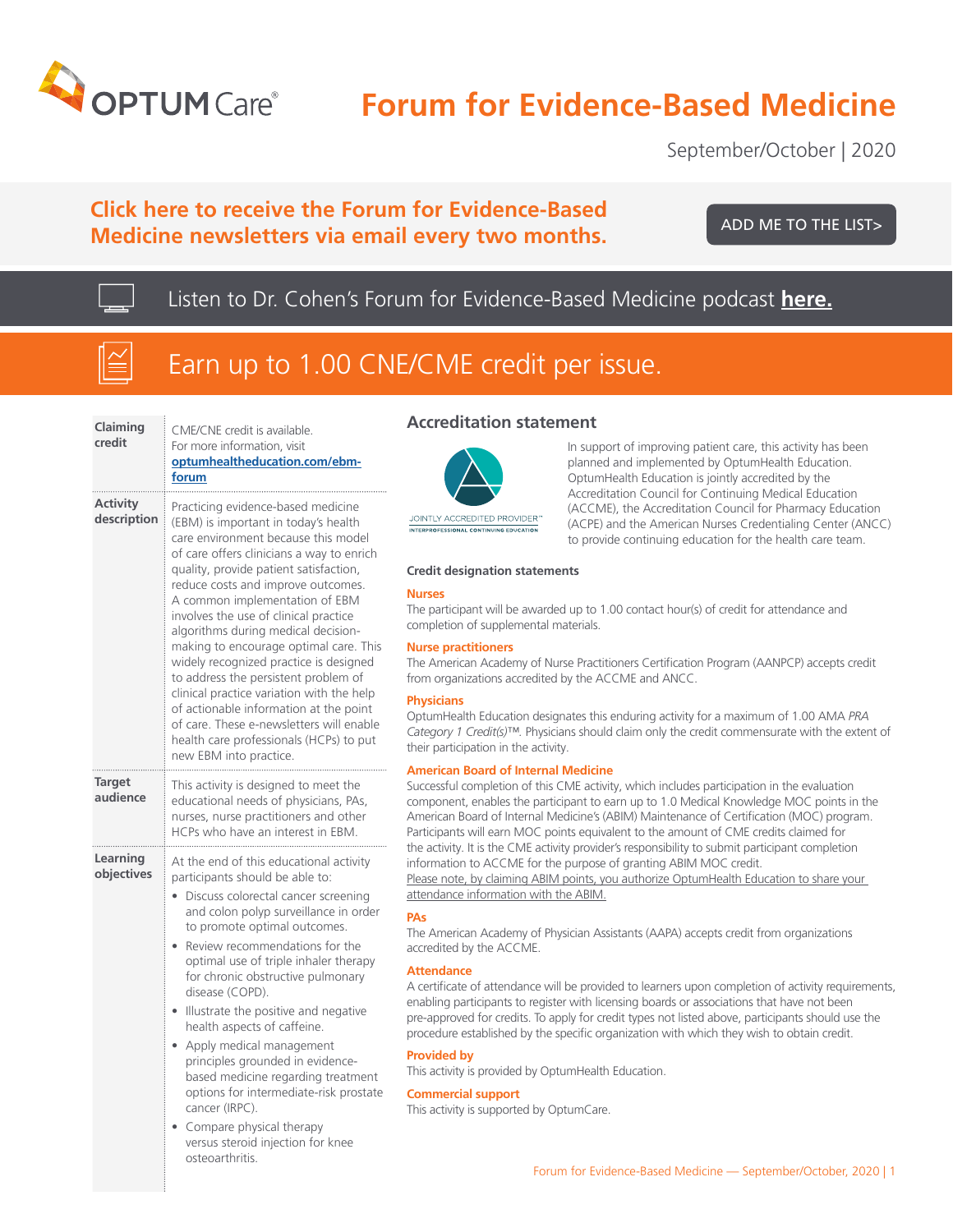# Colorectal cancer screening and colon polyp surveillance

## **Colorectal cancer (CRC) screening update**

Most providers continue to view colonoscopy as the "gold standard" for CRC screening. This assumes that most, if not all CRCs can be avoided with a screening colonoscopy program. Interestingly, there has never been a prospective randomized trial demonstrating a reduction in CRC mortality with colonoscopy screening. There are multiple observational and cohort studies which have suggested a reduction in both the incidence and mortality of colonoscopic CRC screening. However, it is the magnitude of this reduction that is often not well understood. For example, based on a comprehensive literature review, the U.S. Preventive Services Task Force (USPSTF) estimated that 57% of CRC deaths can be avoided with colonoscopy, compared to 52% with yearly fecal immunochemical test (FIT) or stool DNA testing (Figure 3).1

Since these results are similar, patients should make preferencebased decisions. New West Physicians recently completed a pilot looking at an unbiased shared decision-making tool to help patients choose their preferred test, while at the same time increasing overall screening rates. Patients were presented with the tool that incorporated the above data, as well as the false positive and negative rates and complication rates of the three screening options. Surprisingly, only 27% of the patients chose colonoscopy. The USPSTF guideline is currently under revision, but the 2016 guideline lists all three of the above as acceptable screening options (along with the others we rarely use such as flexible sigmoidoscopy with FIT, and CT colonography). Based on the results of the pilot at

New West, we are launching a phase II pilot which will enroll 10,000 patients to see if the results are consistent with phase I in a much larger patient population. This pilot will also use an updated shared decision-making tool which is a professionally produced interactive video that can be pushed to patients when they are making a decision around CRC screening.

The cost-effectiveness of the screening modality is also important to consider when screening large segments of the population. Stool FIT is clearly the most cost-effective and many countries around the globe screen with FIT and reserve colonoscopy for positive FIT tests. A recent meta-analysis of over 120,000 patients showed that the sensitivity of stool FIT was 91% for the detection of cancer.<sup>2</sup> Stool DNA (Cologuard) has variable reimbursement but the cost is ~\$500 in many health plans. At this cost, whether or not it is cost-effective is a function of what the costs are for a colonoscopy in any given market. At a frequency of every three years, the stool DNA cost equivalent over the ten-year span of the colonoscopy interval would be ~\$1,650. Colonoscopy reimbursement (anesthesia, GI and facility combined) in most commercial health plans is well above this, and therefore stool DNA would be costeffective. For our Medicare markets, this will be a marketspecific calculation as the cost-effectiveness will vary with the colonoscopy reimbursement. It could vary from cost-effective to cost-neutral to cost-ineffective in different markets. If the cost of the stool DNA test is reduced significantly, it would become cost-effective in all markets.

## Figure 3.Benefits, harms, and burden of colorectal screening strategies over a lifetime

 $|A|$  Benefit: Life-years gained per 1000 individuals screened

|                                                                           | gained per 1000 screened |     | Model estimates, life-years |
|---------------------------------------------------------------------------|--------------------------|-----|-----------------------------|
| Screening method and frequency                                            | Middle                   | Low | High                        |
| Flexible sigmoidoscopy every 5 years                                      | 221                      | 181 | 227                         |
| FIT-DNA every 3 years                                                     | 226                      | 215 | 250                         |
| FIT every year <sup>a</sup>                                               | 244                      | 231 | 260                         |
| HSgFOBT every year                                                        | 247                      | 232 | 261                         |
| CT colonography every 5 years <sup>b</sup>                                | 248                      | 226 | 265                         |
| Flexible sigmoidoscopy every 10 years<br>plus FIT every year <sup>a</sup> | 256                      | 246 | 270                         |
| FIT-DNA every year                                                        | 261                      | 246 | 271                         |
| Colonoscopy every 10 years <sup>a</sup>                                   | 270                      | 248 | 275                         |



*(continued on page 2)*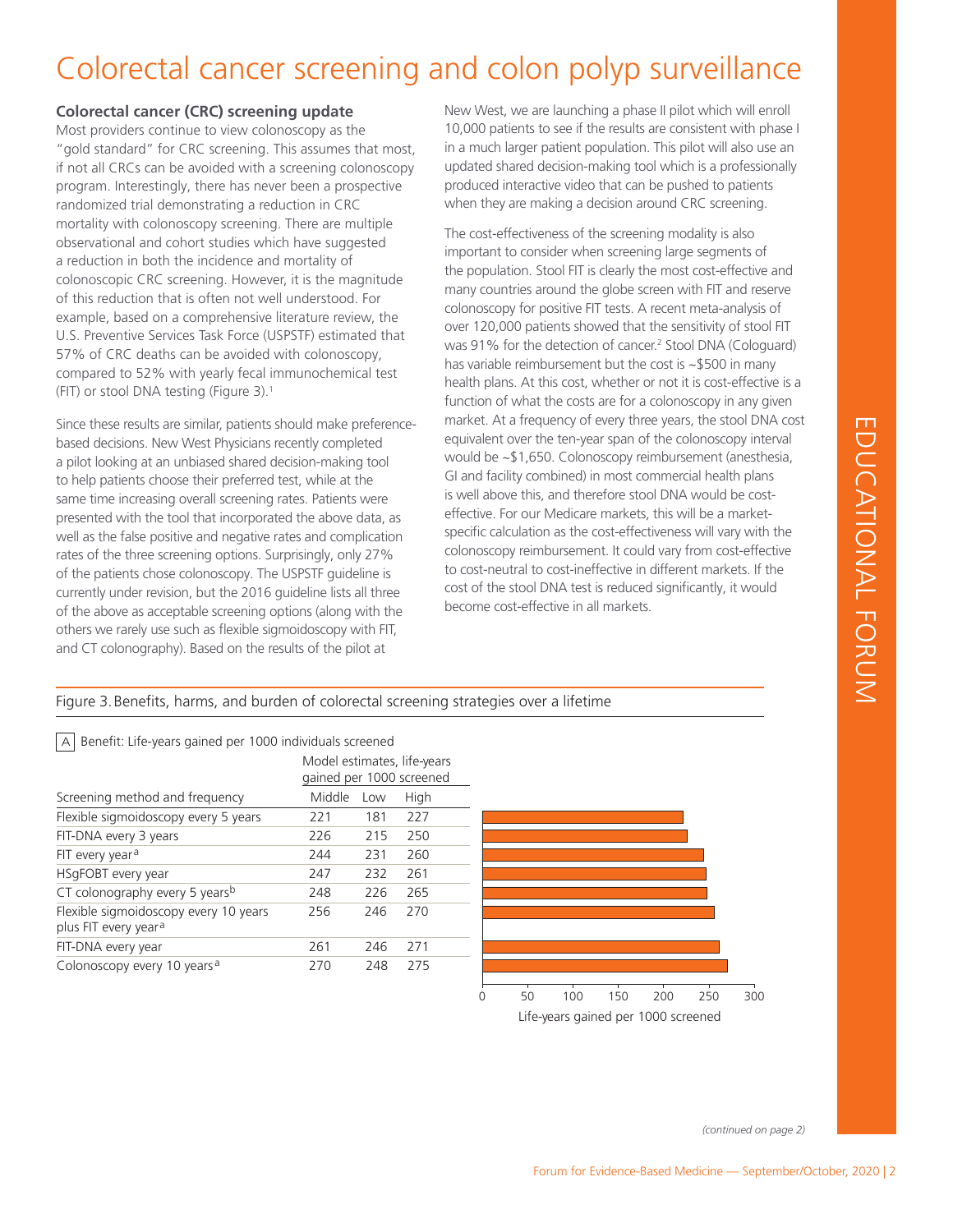## Colorectal cancer screening and colon polyp surveillance *(continued from page 1)*

## **Colon polyp surveillance update**

One of the concerns with colonoscopy is the high rate of detection of unimportant polyps, including hyperplastic polyps and small tubular adenomas. Over the past decade, the detection of small tubular adenomas has increased such that they are currently found on over a third of all colonoscopies. These patients are then placed on an accelerated surveillance regimen, typically at five years. There is no evidence base to support a reduction in colorectal cancer (CRC) rates using this approach, and these patients are therefore exposed to the risks and costs of colonoscopies that may not be indicated. Earlier this year, the U.S. Multi-Society Task Force on CRC updated their polyp surveillance guidelines.<sup>3</sup> That document, as well as a recent European Society of GI Endoscopy update,<sup>4</sup> form the basis for the following recommendations.

As noted, there are multiple large cohort studies that have estimated the percent reduction in CRC incidence with screening colonoscopy. The largest looked at over 1.3 million individuals and estimated the reduction in incidence on long-term follow-up at 66%. Because the reductions in risk and mortality extend for a long period of time following a colonoscopy that did not reveal CRC (up to 10−15 years), the important question which needs to be addressed is how often is repeat colonoscopy indicated in patients with one or two small tubular adenomas, as this is the most frequent abnormality found on colonoscopy. These adenomas are referred to as "non-advanced adenomas." Interestingly, in several studies that examined future CRC risk in these patients, it was found to be the same or up to 32% lower than the general population. This reduced risk is likely because these individuals have had a colonoscopic exam that did not reveal a CRC or advanced adenoma, and therefore this may selectively represent a "lower risk population." The updated U.S. guidelines therefore states that:

*"New evidence suggests that most adenoma patients (such as those with 1–2 small adenomas) are at lower than average risk for subsequent CRC than the general population after baseline polypectomy."*

Nonetheless, despite the above statement of equal to or lower than average risk, the consensus guideline then goes on to state that:

*"For patients with 1–2 tubular adenomas <10 mm in size completely removed at a high-quality examination, we recommend repeat colonoscopy in 7–10 years (strong recommendation, moderate quality of evidence). We suggest that physicians may reevaluate patients previously recommended an interval shorter than 7–10 years and reasonably choose to provide an updated recommendation for follow-up between 7 and 10 years after the prior examination that diagnosed 1–2 adenomas, <10 mm."*

It thus appears we have finally gotten over the hurdle of every five-year surveillance in these individuals and we should no longer be recommending this for our patients

with 1−2 small adenomas. Unfortunately, when considering a recommendation for 10-year rather than seven-year surveillance, the guideline states:

*"We considered a recommendation of 10 years alone rather than a range of 7- to 10-year follow-up after removal of 1–2 adenomas, <10 mm in size, given that evidence supports that these patients are at lower than average risk for CRC. The 7- to 10-year range was chosen because of ongoing uncertainty regarding whether the observed lower than average risk for CRC could be reduced further by exposure to surveillance, and also because we cannot rule out the possibility that exposure to surveillance colonoscopy in some studies contributed to the low risk of CRC observed in these patients."*

Invenience: in hopes of threme reducing risk<br>
ty to be cost-effective and has the potential<br>
from unnecessary colonoscopies. These<br>
dlikely be better utilized to increase the<br>
in non-screened individuals. Interestingly,<br>
h In this author's opinion, taking a group of patients with a lower than average risk of CRC and subjecting them to more intense surveillance in hopes of further reducing risk is highly unlikely to be cost-effective and has the potential to cause harm from unnecessary colonoscopies. These resources would likely be better utilized to increase the screening rate in non-screened individuals. Interestingly, in contrast to the U.S. guideline, the European guideline recommends a return to a 10-year interval for patients who are found to have 1−4 small adenomas, <10 mm in size, or one sessile serrated polyp <10 mm in size, irrespective of histology unless high grade dysplasia is present. The more conservative European guideline is based on a 13 year follow-up study of 16,000 post-polypectomy patients showing that those with three or more nonadvanced adenomas had no increased risk of CRC incidence compared to those without adenomas.<sup>5</sup> Based upon the literature as well as the 7−10 year accepted range in the new U.S. guideline, we should feel comfortable recommending 10 year surveillance in our patients with 1−2 small adenomas.

Another area of confusion for many providers is the appropriate surveillance interval for patients who are found to have advanced adenomas on their baseline colonoscopy. In these individuals the confusion arises as surveillance can range from one year up to five years, and is based on size, number and histologic appearance of the polyp, as well as whether the resection was intact or piecemeal. The surveillance of high-risk adenomas is another area where the evidence lags behind the recommendations. There is a large European trial of polyp surveillance well under way which may help answer many of the outstanding questions. Fortunately, the new U.S. guideline has simplified follow-up of these patients and the link to the follow-up algorithm of high-risk adenomas is included with this article. The followup of serrated polyps is unfortunately still complex and is also included in the algorithm.

#### Algorithm link:

**[https://journals.lww.com/ajg/\\_layouts/15/oaks.journals/Im](https://journals.lww.com/ajg/_layouts/15/oaks.journals/ImageView.aspx?k=ajg:2020:03000:00019&i=F1&ye)[ageView.aspx?k=ajg:2020:03000:00019&i=F1&year=2020&is](https://journals.lww.com/ajg/_layouts/15/oaks.journals/ImageView.aspx?k=ajg:2020:03000:00019&i=F1&ye)[sue=03000&article=00019&type=Fulltext](https://journals.lww.com/ajg/_layouts/15/oaks.journals/ImageView.aspx?k=ajg:2020:03000:00019&i=F1&ye)**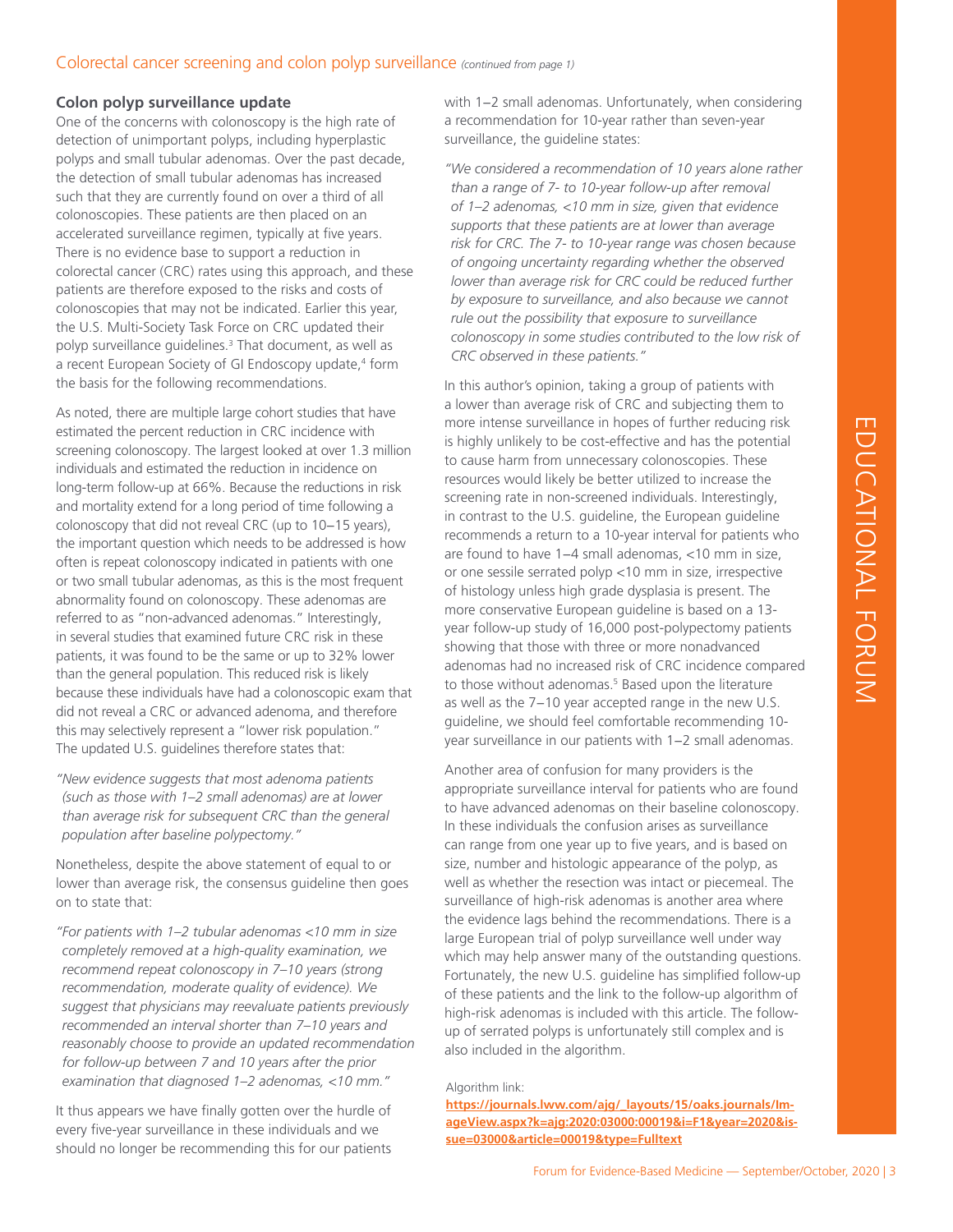# PHARMACY PHARMACY

# Triple inhaler therapy for COPD — optimal use

It is estimated that only 30% of COPD patients on triple inhaler therapy meet the Global Initiative for Chronic Obstructive Lung Disease (GOLD) guidelines for use. In an observational study, UK investigators looked at dual inhaler therapy (LABA/LAMA) versus triple inhaler therapy (LABA/LAMA/ICS) in a primary care data base.<sup>6</sup> A cohort of 7,000 patients on triple therapy was propensity matched to 2,000 patients on dual therapy. Using a moderate to severe exacerbation definition as one requiring hospitalization or systemic corticosteroid therapy, the yearly rate was approximately 45% in each group. It has been consistently demonstrated in COPD inhaler trials that the use of inhaled corticosteroids increases the rate of bacterial pneumonia. This was once again observed in this trial with 4% of the triple inhaler group requiring hospitalization for bacterial pneumonia, compared to 2% of the dual inhaler group. On the other hand, in the over 2,400 patients with either frequent exacerbations or eosinophilia, triple therapy was associated with significantly fewer exacerbations than dual therapy. The GOLD guidelines recommend the consideration of triple inhaler therapy for the subset of patients with:

- Asthmatic COPD
- Eosinophilia
	- For patients with one exacerbation per year, ICS recommended if the blood eosinophil level is >300 per microliter.
	- For patients with two or more exacerbations per year, ICS is recommended if the blood eosinophil count is >100 per microliter.

When triple inhaler therapy is confined to this subpopulation of COPD patients, the frequency reduction in moderate to severe exacerbations outpaces the increase in bacterial pneumonia for an absolute benefit to the patient, as reflected in the table below. Inappropriate utilization of ICS therapy in patients with COPD is associated with greater harm than benefit, and adherence to the GOLD guidelines is recommended.





# Caffeine and health

A common patient discussion for most of us surrounds the health risks of caffeine. A recent review in the *New England Journal of Medicine* reviewed the positive and negative

health aspects of caffeine, and merits review as caffeine is arguably the most frequently ingested drug in the world.<sup>7</sup> In terms of positive effects, caffeine has been demonstrated to reduce fatigue, increase alertness and reduce reaction time. These benefits have led to improved performance in distance driving, working an assembly line, etc. Caffeine also increases the effect of commonly used analgesics. With respect to adverse effects, it can reduce sleep efficiency and quality and increase anxiety. All of these effects vary widely from person to person due to large variations in individual metabolism. There is a well-recognized caffeine withdrawal syndrome consisting of headache, fatigue, depressed mood and occasional flu-like symptoms which can last for two to nine days. Caffeine can be toxic and even lethal in very high doses, but this is usually from misuse of supplements, as it would take about 75 cups of coffee to reach a toxic serum level.

Another common area of discussion is the interplay of caffeine and chronic diseases. Most of these observations come from population studies which are subject to the usual confounding. In terms of cardiovascular disease, there is a short-term modest blood pressure increase, but tolerance develops within a week of regular consumption and blood pressure levels then return to normal. The risk of sustained hypertension is not not increased by daily caffeine use. Cholesterol levels are increased by cafestrol in coffee, but only with consumption of unfiltered coffee. Cafestrol levels are highest in boiled and French press coffee, moderate in espresso style drinks, and minimal in filtered coffee. High consumption of unfiltered coffee (six cups of French press coffee daily) can raise LDL cholesterol by as much as 18 mg/dl. This level of cholesterol elevation could contribute to an increased risk of cardiovascular (CV) disease. Studies of consumption of up to six cups daily of filtered coffee, however, have not been associated with an increase in MI or stroke rates even in high-risk populations. In fact, at consumption levels of 3–5 cups daily, a reduced risk of CV events has been observed. There is not an association between coffee consumption and atrial fibrillation. Interestingly, both caffeinated and decaffeinated coffee consumption at moderate levels has been associated with a decreased risk of Type 2 diabetes. There are no associations between caffeine ingestion and an increased incidence of cancers. There is a mild protective effect for multiple cancers including skin, breast, prostate, endometrial and hepatic cancers. In terms of GI effects, caffeine can worsen esophageal reflux but does not have a clear relation to either dyspepsia or peptic ulcer disease. Caffeine has a beneficial effect on reducing gallstones and seems to also have a protective effect against hepatic cirrhosis. Neurologically, although there is no protective effect against Alzheimer's disease, there is a strong protective effect against Parkinson's disease. With respect to pregnancy, there are some data that caffeine in moderate to high doses may reduce fetal growth rates and increase the rate of pregnancy loss. Lastly, there are consistent international data that all-cause mortality is reduced with consumption of both caffeinated and decaffeinated coffee. Because there are some adverse effects to caffeine ingestion, recommendations are to limit caffeine to 400 mg daily, or 200 mg for pregnant and lactating women. Click the link to view a good infographic summary (Figure 2): **<https://www.nejm.org/doi/10.1056/NEJMra1816604>**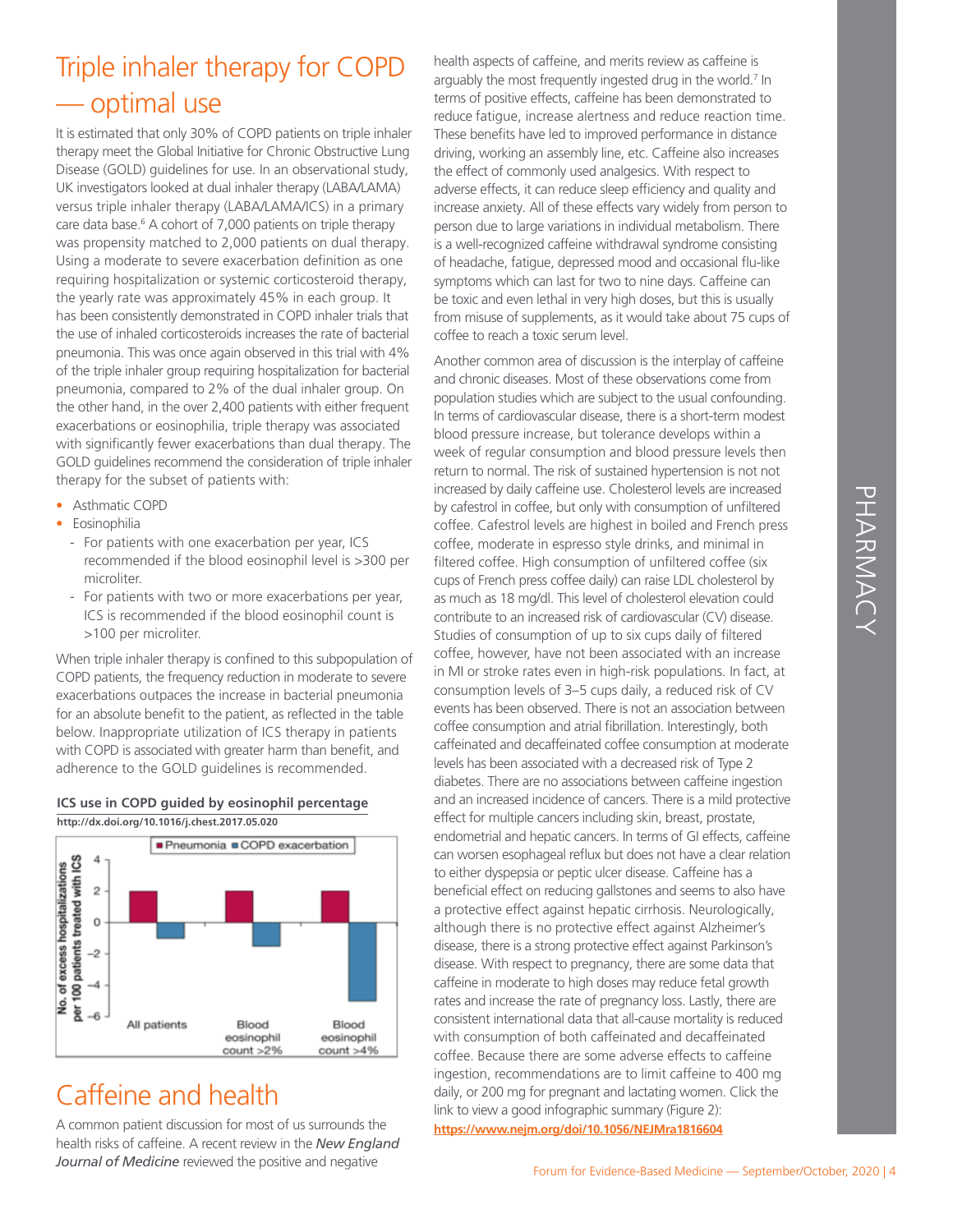

# Comparative treatment options for intermediate-risk prostate cancer (IRPC)

| Comparative treatment options for intermediate-risk                                                                                                                                                                                                                                                                                                                                                                                                                                                                                                                                                                                                                                                                                                                                                                                                                                                                                                                                                                                                                                                                                                                                                                                         |                       |                           |               |
|---------------------------------------------------------------------------------------------------------------------------------------------------------------------------------------------------------------------------------------------------------------------------------------------------------------------------------------------------------------------------------------------------------------------------------------------------------------------------------------------------------------------------------------------------------------------------------------------------------------------------------------------------------------------------------------------------------------------------------------------------------------------------------------------------------------------------------------------------------------------------------------------------------------------------------------------------------------------------------------------------------------------------------------------------------------------------------------------------------------------------------------------------------------------------------------------------------------------------------------------|-----------------------|---------------------------|---------------|
| prostate cancer (IRPC)                                                                                                                                                                                                                                                                                                                                                                                                                                                                                                                                                                                                                                                                                                                                                                                                                                                                                                                                                                                                                                                                                                                                                                                                                      |                       |                           |               |
| Historically, treatment options for prostate cancer include radical prostatectomy (RP) and external beam radiation therapy (EBRT).<br>Classically, recurrence with RP occurred at the surgical margins while recurrence associated with EBRT arose in the central portion,<br>the site of origin of the cancer. Most recently, promising results have been noted with brachytherapy (percutaneous placement of<br>radioactive seeds within the prostate). Brachytherapy seems to offer better cure at both the margins of the tumor and at its point<br>of origin. Initially, brachytherapy was only offered in combination with EBRT. <sup>8</sup> More recently for intermediate-risk prostate cancer<br>the addition of EBRT was shown to add no benefit. <sup>9</sup> Researchers at Kaiser Permanente compared treatment outcomes in 1,503<br>patients with intermediate-risk prostate cancer over 10 years resulting from RP, EBRT or brachytherapy. <sup>10</sup> Patients were studied<br>retrospectively using a propensity score matching system. Patient characteristics and treatment outcomes are summarized in the<br>table below. As can be seen from the data, in this study EBRT and brachytherapy were equally effective. |                       |                           |               |
| Importantly, there were no significant differences in metastases-free or prostate cancer-specific survival between the three<br>treatment options after adjustment for age and comorbidities. Brachytherapy showed improvements in biochemical markers<br>of prostate cancer. This study adds to growing information suggesting that intermediate-risk prostate cancer can effectively                                                                                                                                                                                                                                                                                                                                                                                                                                                                                                                                                                                                                                                                                                                                                                                                                                                      |                       |                           |               |
| be treated with brachytherapy alone. This is important, as many of our patients may prefer brachytherapy and it is not often<br>provided as an option. The advantages are that treatment is usually complete in two visits at a cost that can be as much as<br>50% lower than EBRT. Androgen-suppression therapy does not provide added benefit when added to brachytherapy, whereas<br>androgen-suppression therapy does add benefit when used along with EBRT. In terms of the toxicity of the treatment, this also<br>favors brachytherapy. The authors of the Kaiser paper also point out that the current higher reimbursement favors intensity-<br>modulated radiation therapy and therefore fewer patients may be directed to brachytherapy. <sup>11</sup> Providers should strongly consider<br>recommending brachytherapy as one option for their patients with intermediate-risk prostate cancer. It is prudent to identify a<br>high-quality provider of brachytherapy in each geography and have that practice be available to our patients.                                                                                                                                                                                    |                       |                           |               |
| <b>Parameter</b>                                                                                                                                                                                                                                                                                                                                                                                                                                                                                                                                                                                                                                                                                                                                                                                                                                                                                                                                                                                                                                                                                                                                                                                                                            |                       | <b>Treatment modality</b> |               |
|                                                                                                                                                                                                                                                                                                                                                                                                                                                                                                                                                                                                                                                                                                                                                                                                                                                                                                                                                                                                                                                                                                                                                                                                                                             | Radical prostatectomy | External beam RT          | Brachytherapy |
| Patient number                                                                                                                                                                                                                                                                                                                                                                                                                                                                                                                                                                                                                                                                                                                                                                                                                                                                                                                                                                                                                                                                                                                                                                                                                              | 819                   | 574                       | 110           |
| Therapy                                                                                                                                                                                                                                                                                                                                                                                                                                                                                                                                                                                                                                                                                                                                                                                                                                                                                                                                                                                                                                                                                                                                                                                                                                     | Surgery               | Median dose 75.3 Gray     | lodine-125    |
| Follow-up (years)                                                                                                                                                                                                                                                                                                                                                                                                                                                                                                                                                                                                                                                                                                                                                                                                                                                                                                                                                                                                                                                                                                                                                                                                                           | 10                    | 9.6                       | 9.8           |
| Use of androgen suppression Rx (%)                                                                                                                                                                                                                                                                                                                                                                                                                                                                                                                                                                                                                                                                                                                                                                                                                                                                                                                                                                                                                                                                                                                                                                                                          | 0.6                   | 59                        | 12.7          |
| Added external RT (%)                                                                                                                                                                                                                                                                                                                                                                                                                                                                                                                                                                                                                                                                                                                                                                                                                                                                                                                                                                                                                                                                                                                                                                                                                       | 0                     | $\mathcal{O}$             | 14            |
| No biochemical failure Amer Urologic Assoc (%)                                                                                                                                                                                                                                                                                                                                                                                                                                                                                                                                                                                                                                                                                                                                                                                                                                                                                                                                                                                                                                                                                                                                                                                              | 57.1                  | N/A                       | N/A           |
| No biochemical failure Phoenix criteria (%)                                                                                                                                                                                                                                                                                                                                                                                                                                                                                                                                                                                                                                                                                                                                                                                                                                                                                                                                                                                                                                                                                                                                                                                                 | N/A                   | 57                        | 80.2          |
| Overall survival                                                                                                                                                                                                                                                                                                                                                                                                                                                                                                                                                                                                                                                                                                                                                                                                                                                                                                                                                                                                                                                                                                                                                                                                                            | 85.5                  | 75.5                      | 78.3          |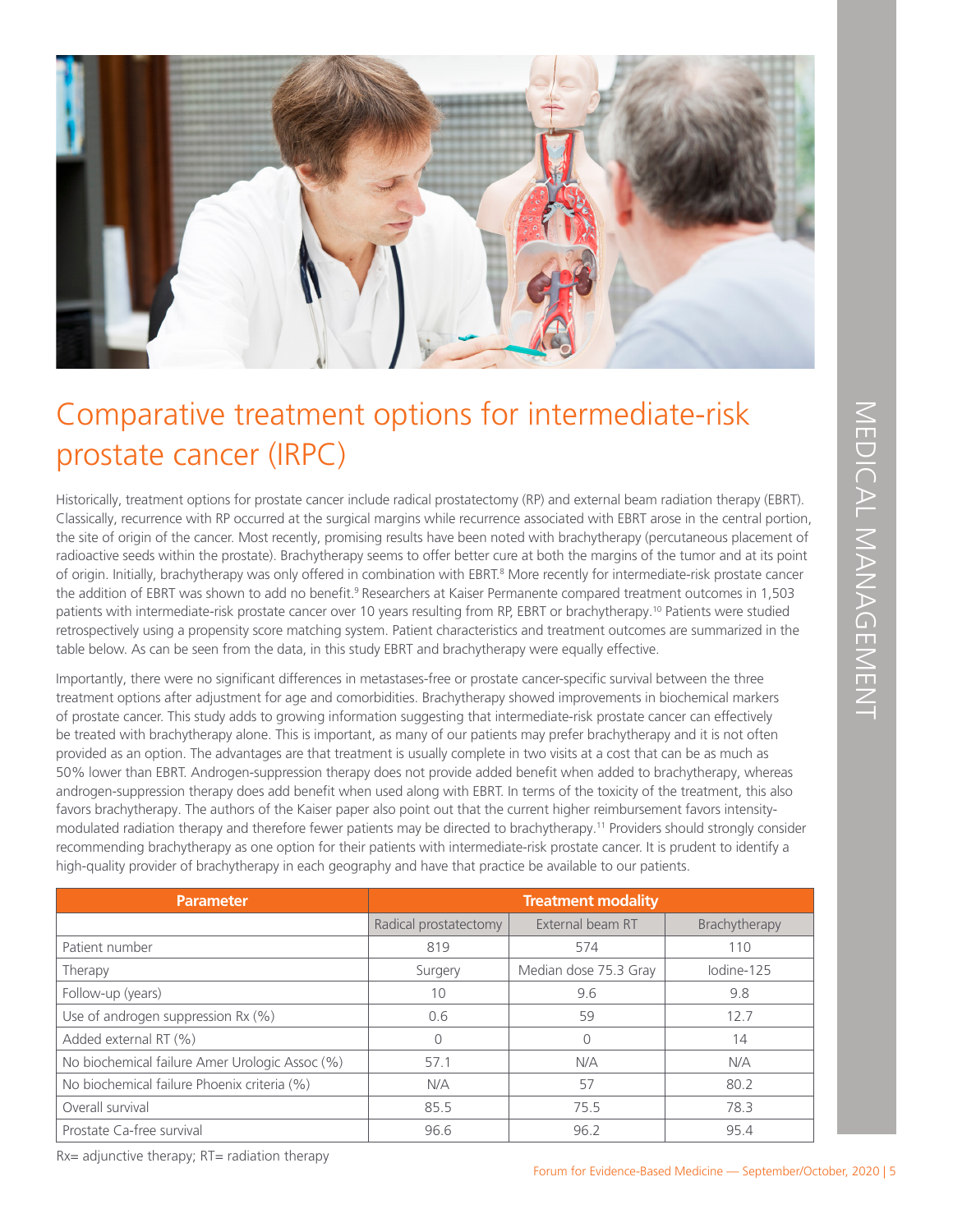# Physical therapy versus intraarticular steroid injection for treatment of knee osteoarthritis

Both physical therapy and glucocorticoid intraarticular knee injections confer clinical benefit for the treatment of knee osteoarthritis pain and function. A recently published study in the *New England Journal of Medicine* compared the two treatment modalities in a randomized clinical trial.<sup>12</sup> Patients with osteoarthritis in one or both knees were randomly assigned to receive a glucocorticoid injection (triamcinolone acetate, 40 mg, plus lidocaine) or undergo physical therapy. Patients in the glucocorticoid cohort could receive up to three injections during the one-year trial period; those in the physical therapy cohort could undergo up to eight sessions in the first four- to six-week period plus up to three additional sessions at the time of the four-month and nine-month reassessments. Western Ontario and McMaster Universities Osteoarthritis Index (WOMAC) scores were used as the primary outcome, with higher scores (up to 240) indicating worse pain, function and stiffness. Additional measures were used for secondary outcomes.

Data for at least three study time points were available for 78 patients in each group and analyzed. The mean patient age was 56 years. Patients who received physical therapy had significantly lower WOMAC scores at one year than those who received glucocorticoid injections, 37.0±30.7 versus 55.8±53.8, p=0.008. Ninety percent of the physical therapy patients and 74% of the cortisone injection patients had clinically significant improvement in pain. Secondary outcome analyses demonstrated that patients who received physical therapy had a median score of "quite a bit better" on the global rating of change scale compared to the glucocorticoid injection group median score of "moderately better." Patients in the physical therapy group also performed better on the alternate step test and timed up and go test.

Inderately better. "" Patients in the physical<br>
who underwent physical therapy had less pain<br>
Injections. Discussing treatment options with<br>
Id be offered to those patients who do not have<br>
2016. supremuthesenvistakdore o Although improvements were seen among most patients in both cohorts, patients who underwent physical therapy had less pain and less functional disability at one year than patients who received glucocorticoid injections. Discussing treatment options with patients, physical therapy appears to be superior, but glucocorticoid injections could be offered to those patients who do not have an initial response to physical therapy.

- 5. Click B, Pinsky PF, Hickey T, Doroudi M, Schoen RE. Association of colonoscopy adenoma findings with long-term colorectal cancer incidence. *JAMA*. 2018;319(19): 2021. doi: 10.1001/ jama.2018.5809.
- 6. Suisse S, Dell'Aniello S, Ernst P. Comparative effects of LAMA-LABA-ICS vs LAMA-LABA for COPD. *Chest*. 2020;157(4):846-855. doi: 10.1016/j.chest.2019.11.007.
- 7. Dam RMV, Hu FB, Willett WC. Coffee, caffeine, and health. *New Eng J Med.* 2020;383(4):369-378. doi: 10.1056/nejmra1816604.
- 8. Morris WJ, Tyldesley, S, Rodda S, et al. Androgen suppression combined with elective nodal and dose escalated radiation therapy (the ASCENDE-RT trial): An analysis of survival endpoints for a randomized trial comparing low-dose-rate brachytherapy boost to a dose-escalated external beam boost for high- and intermediate-risk prostate cancer. Int J Radiat Oncol Biol Phys. 2017;98(2): 275-285. doi: 10.1016/j.ijrobp.2016.11.026.
- 9. Prestidge B, Winter K, Sanda M, et al. Initial report of NRG oncology/RTOG 0232: A phase 3 study comparing combined external beam radiation and transperineal interstitial permanent<br>brachytherapy with brachytherapy alone
- 10.Goy BW, Burchette R, Soper MS, Chang T, Cosmatos HA. Ten-year treatment outcomes of radical prostatectomy vs. external beam radiation therapy vs. brachytherapy for 1503 patients with intermediate-risk prostate cancer. *Urology*. 2020; 136:180-189. doi: 10.1016/j.urology.2019.09.040.
- 11.Goy BW. Author reply. *Urology*. 2020;136189. Doi: 10.1016/j.urology.2019.09.043.

l

12.Deyle GD, Allen CS, Allison SC, et al. Physical therapy versus glucocorticoid injection for osteoarthritis of the knee. *New Engl J Med.* 2020;382(15):1420-1429. doi: 10.1056/ nejmoa1905877.

<sup>1.</sup> United States Preventive Services Taskforce. Colorectal cancer: Screening. Final recommendation statement. June 15, 2016. uspreventiveserviestaskforce.org/uspstf/recommendation/ colorectal-cancer-screening. Retrieved August 04, 2020.

<sup>2.</sup> Imperiale TF, Gruber RN, Stump TE, Emmett, TW, Monahan PO. Performance characteristics of fecal immunochemical tests for colorectal cancer and advanced adenomatous polyps. *Ann Intern Med.* 2019;170(5):319. doi:10.7326/M18-2390.

<sup>3.</sup> Lieberman DA, Rex DK, Winawer SJ, Giardiello FM, Johnson DA, Levin TR. Guidelines for colonoscopy surveillance after screening and polypectomy: A consensus update by the U.S. Multi-Society Task Force on Colorectal Cancer. *Gastroenterology*. 2012;143(3):844-857. doi: 10.1053/j.gastro.2012.06.001.

<sup>4.</sup> Hassan C, Antonelli G, Dumonceau J-M, et al. Post-polypectomy colonoscopy surveillance: European Society of Gastrointestinal Endoscopy (ESGE) Guideline – Update 2020. *Endoscopy*. 2020;52(08):687-700. doi: 10.1055/a-1185-3109.